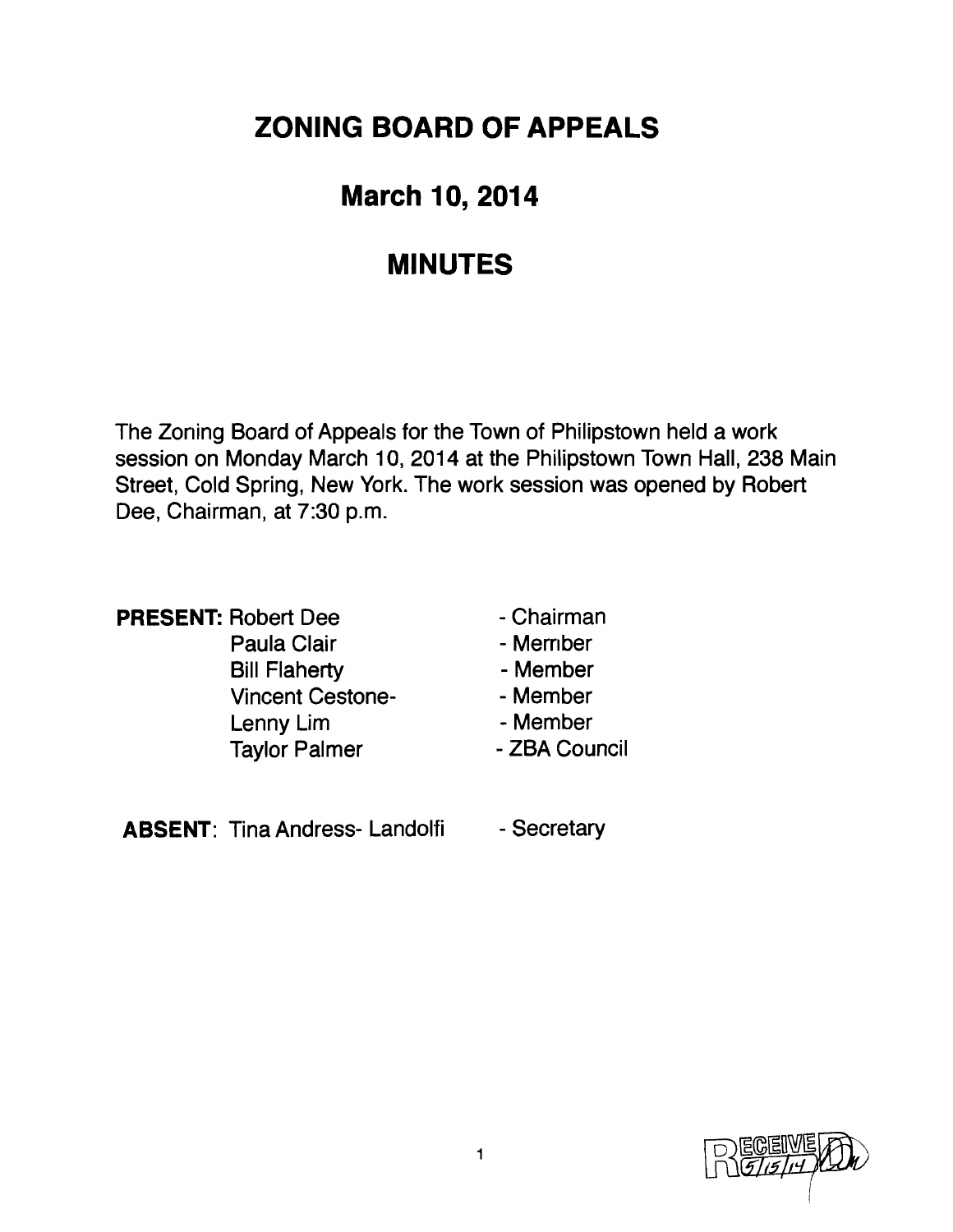### **PLEDGE OF ALLEGIANCE WAS SAID**

#### **WILL AND GRACE VOGEL APPEAL # 885**

In 1997 the property was granted a variance for a screened in porch which encroached in the setbacks 3.7 feet. A provision was attached that the area could not be converted to living space. The applicants are seeking that the provision be lifted, so that the area can be converted to living space.

Mr. Dee read into the record two letters of support from Frank and Sarah Geer (neighbor) and Beverly Cuten. Mr. Dee explained that in 1997 a 6x16 foot side porch was granted a variance, with a condition that the porch not be enclosed, screened or heated. Mr. Dee informed the board of other conditions that were also placed on the variance at that time. Mr Dee pointed out that Mr. Lim was on the board at that time, and asked Mr. Lim to elaborate on why that restriction was placed.

Mr. Lim stated that the restriction was only placed because the applicant was just asking for a porch and they wanted to make sure the applicant did not convert it to living space. Mr. Lim said they gave him one room. and one porch and the board just wanted to make sure it stayed that way. That was the only reason the condition was placed.

Mr. Dee opened the Public Hearing. Mr. Vogel spoke about the project and what the proposed scope of work was. He stated that the structure would remain in the exact same foot print.

Mr. Cestone asked the applicant what he would do if this were denied.

Mr. Vogel stated that they would have to bring the area in 3.7 feet, and this would take space from them.

-\*t

Ms Clair stated that Site visit was done, and she thought that if they were not to get the restriction lifted it would be a great loss of space for the owner.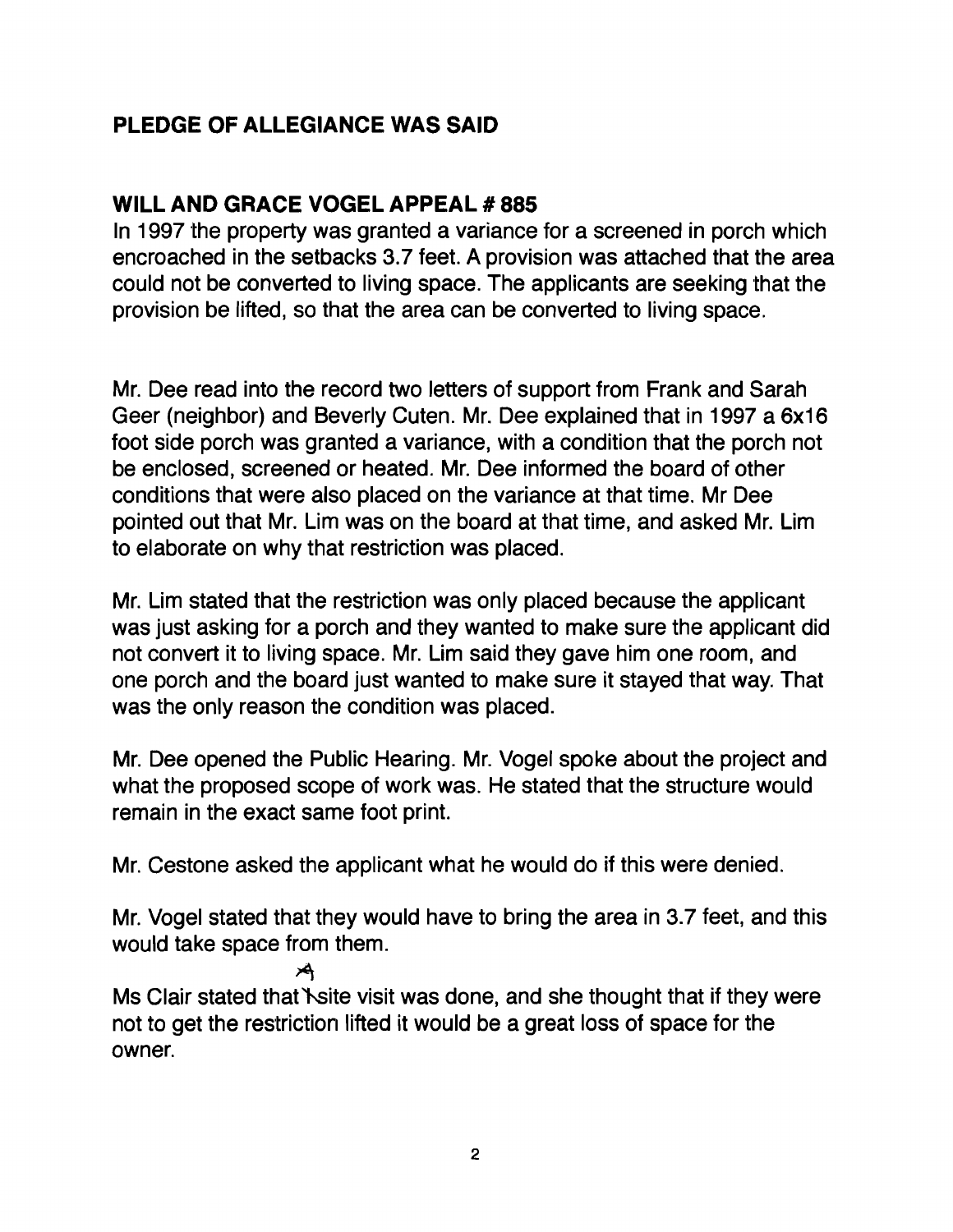ZBA Council Taylor Palmer notified the board that the Putnam County Department of Planning had no issues with the project.He also stated that a Neg Dec was not required on this project

Mr. Dee closed the Public Hearing.

Mr. Dee made a motion to remove to restrictions that were placed on the previous variance. The first restriction was the the enclosed porch not be further enclosed or heated or converted to living space. The second restriction was no electric or heat. Mr. Dee stated that the other two restrictions would remain in place. ( Conditions 1 and 2 listed on original variance would still remain and conditions 3 and 4 would be lifted.) Mr. Flaherty second the motion.

#### **ROLL CALL VOTE**

**Mr. Flaherty- Aye** 

**Paula Clair - Aye** 

**Robert Dee. Aye** 

**Lenny Lim- Aye** 

**Vincent Cestone - No** 

#### **MOTION CARRIED 4 to 1**

Under New/Old business the board held a discussion in reference to a letter written from Dana Raymond located at 28 and 30 Hudson River Lane. requesting an extension on time to rebuild after Hurricane Sandy.

Mr. Watson explained the history of the property and the damage by the hurricane. He stated that the owners were not sure what they were going to do about fixing the two places. Mr. Watson said that there was a time limit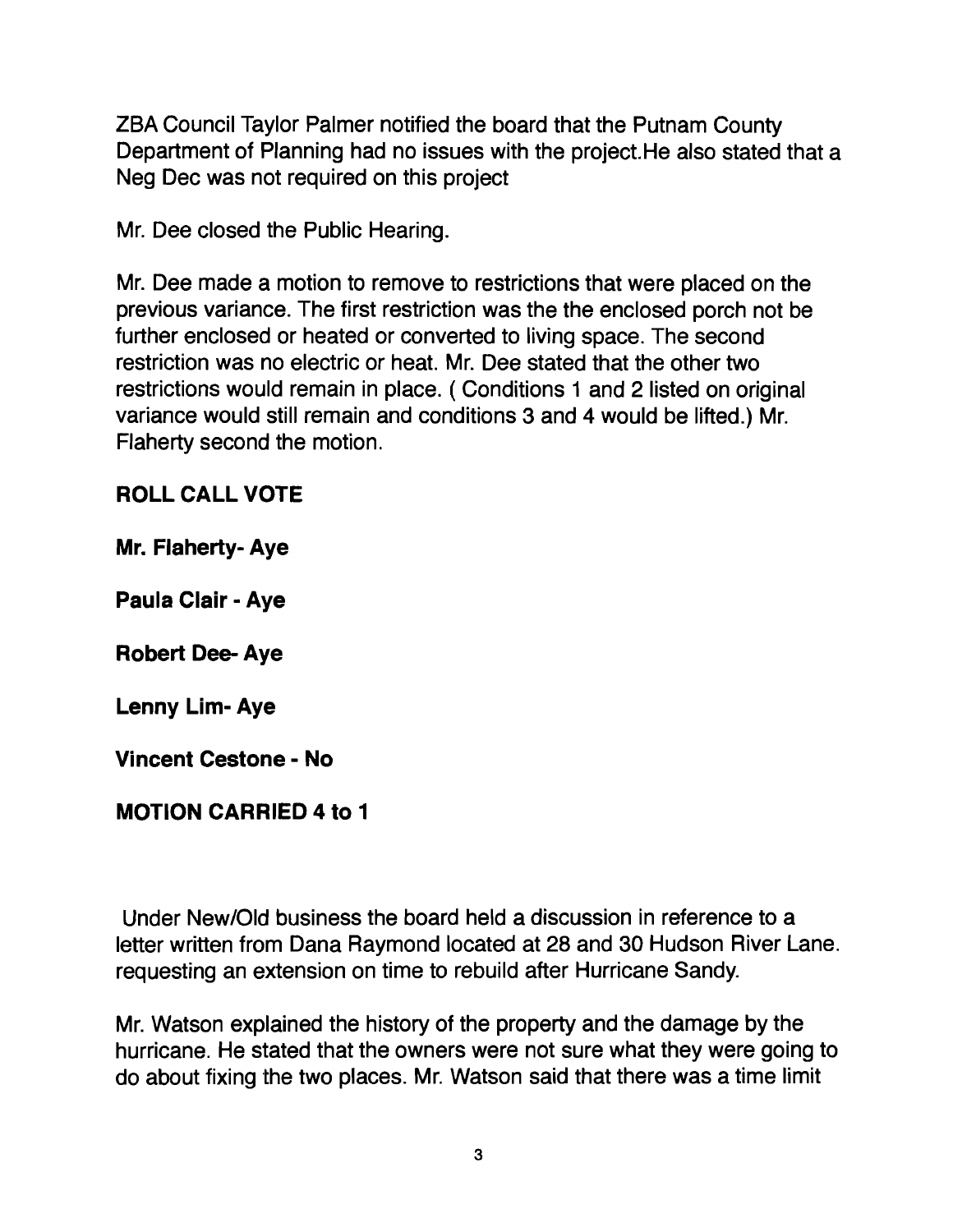of six months, and that is why they were asking for an extension of time from the ZBA.

Mr. Palmer explained that this was not a variance and just a request. He told the board that this could also fall under a repair and could extend the rebuild to two years.

Mr. Cestone made a motion to grant a one year extension starting March 10, 2014 and will expire on March 10, 2015. Paula Clair second the motion.

**ROLL CALL VOTE** 

**Bill Flaherty- AYE** 

**Paula Clair- AYE** 

**Robert Dee- AYE** 

**Lenny Lim- AYE** 

**Vincent Cestone- AYE** 

#### **ALL MEMBERS WERE IN FAVOR MOTION CARRIED**

Mr. Palmer said that a letter would be prepared giving confirmation of the extension.

Mr. Dee made a motion to close the meeting. Mr. Lim seconded the motion. All members were in favor. Meeting Closed at 7:50 pm